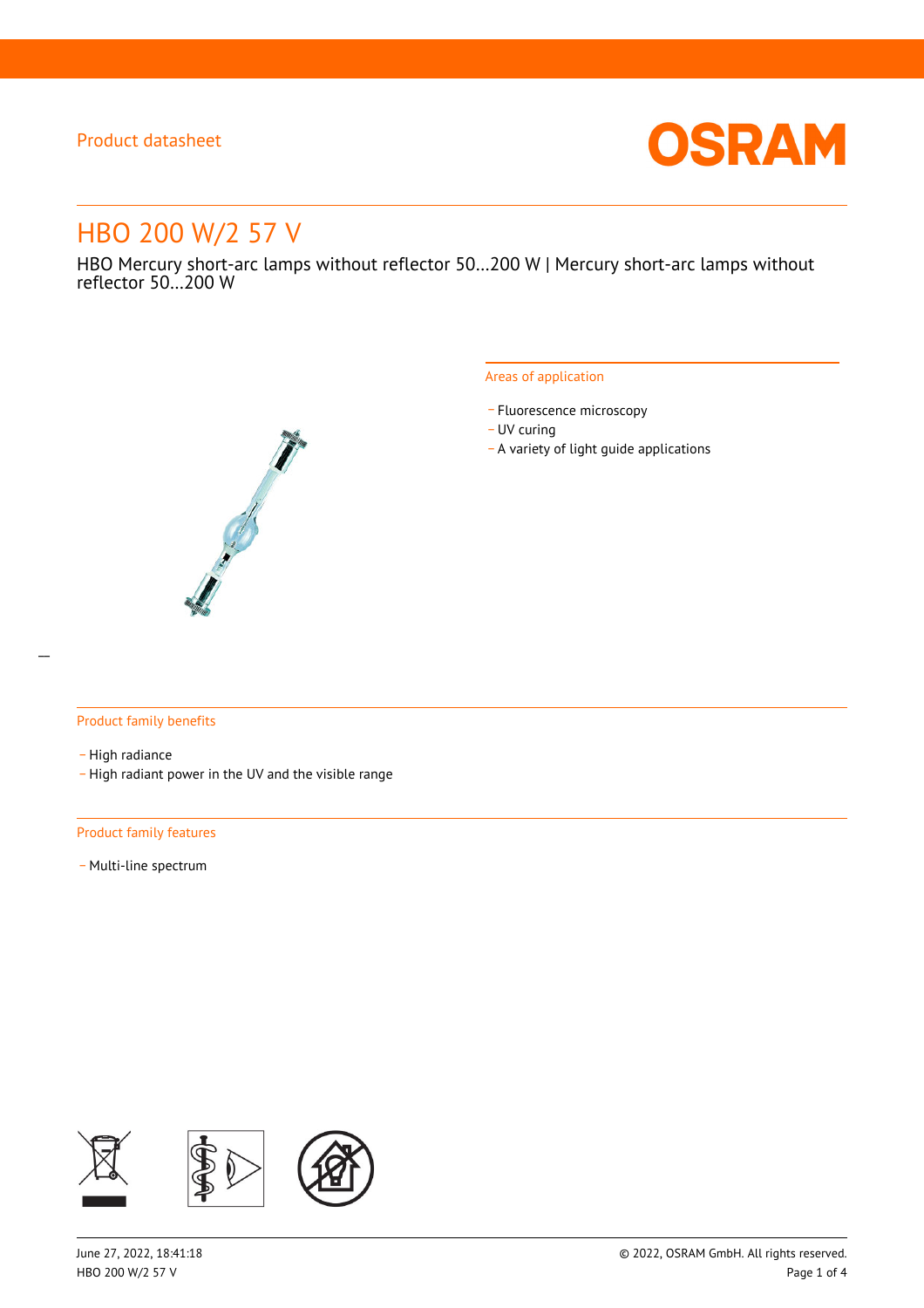### Technical data

### **Electrical data**

| <b>Nominal voltage</b> | 57.0 V   |
|------------------------|----------|
| Type of current        | AC/DC    |
| Rated wattage          | 200.00 W |
| Nominal wattage        | 200.00 W |

### **Photometrical data**

| <b>Nominal luminous flux</b> | 9500 lm        |
|------------------------------|----------------|
| <b>Luminous intensity</b>    | 1000 cd $^{1}$ |

 $^{1)}$  Typical initial photometric value

## **Dimensions & weight**



| <b>Diameter</b>                             | $17.0 \text{ mm}$       |
|---------------------------------------------|-------------------------|
| <b>Mounting length</b>                      | $102.0 \text{ mm}^{-1}$ |
| Length with base excl. base pins/connection | $102.00$ mm $^{1}$      |
| Light center length (LCL)                   | 40.0 mm $^{2}$          |

1) Maximum

2) Distance from end of base to tip of anode (cold)

## **Lifespan**

| Lifespan | 400<br>200 h |
|----------|--------------|
|----------|--------------|

1) AC operation / DC operation

### **Additional product data**

| Base anode (standard designation)   | $SFc10-4$ |  |  |
|-------------------------------------|-----------|--|--|
| Base cathode (standard designation) | $SFC10-4$ |  |  |

### **Capabilities**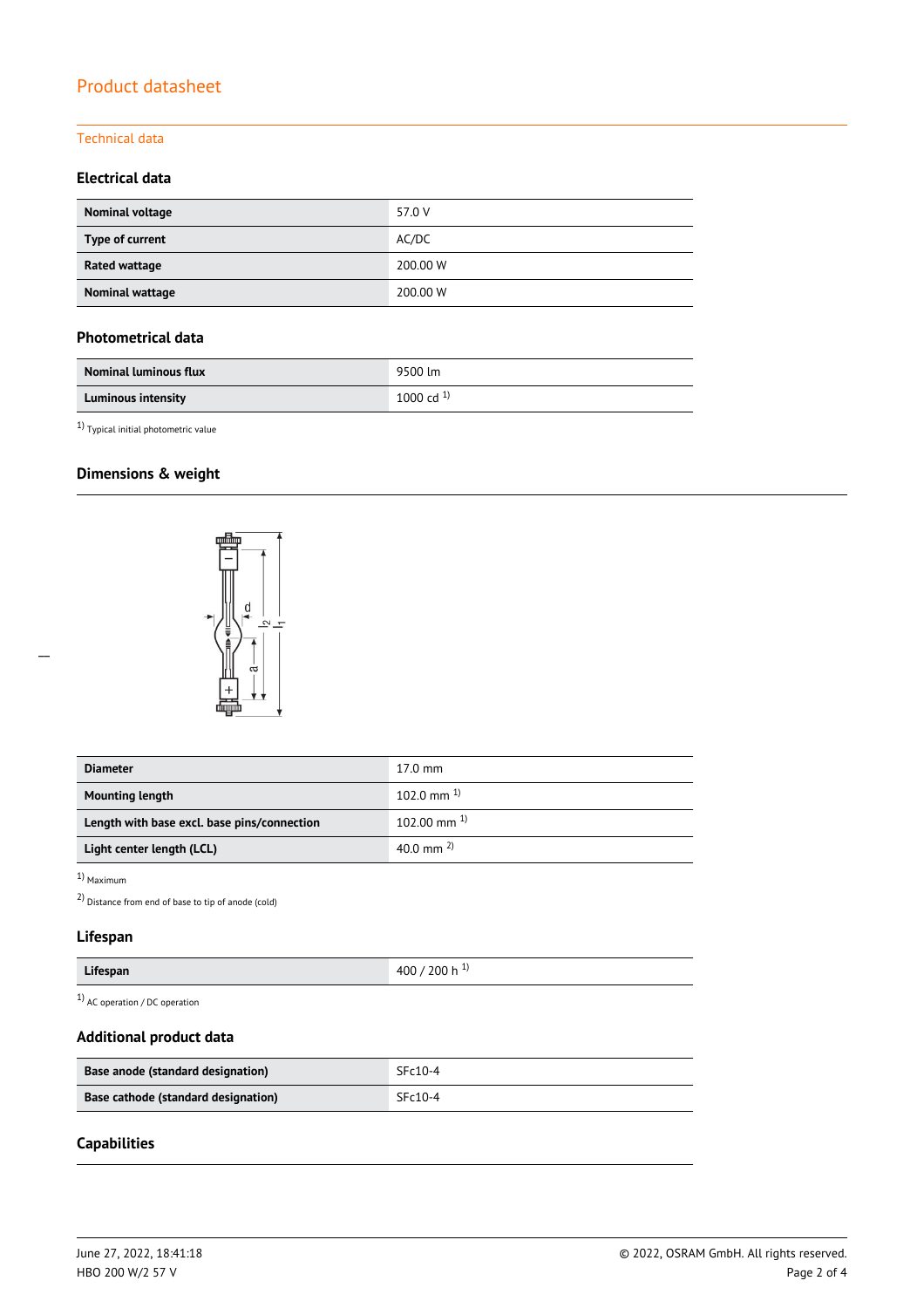| <b>Burning position</b> | $590^{1}$ |
|-------------------------|-----------|
| Application             | Other     |

1) Anode underneath

### **Environmental information**

## **Information according Art. 33 of EU Regulation (EC) 1907/2006 (REACh)**

| Date of Declaration               | 01-04-2022                                                                                            |  |  |
|-----------------------------------|-------------------------------------------------------------------------------------------------------|--|--|
| <b>Primary Article Identifier</b> | 4050300508153                                                                                         |  |  |
| Candidate List Substance 1        | Lead                                                                                                  |  |  |
| CAS No. of substance 1            | 7439-92-1                                                                                             |  |  |
| Safe Use Instruction              | The identification of the Candidate List substance is<br>sufficient to allow safe use of the article. |  |  |
| Declaration No. in SCIP database  | 0a543a28-ee8e-4f2f-be05-060615b8f13b                                                                  |  |  |

### Country specific information

| <b>Product code</b> | <b>METEL code</b> | SEG-No.                  | <b>STK-Number</b>        | UK Org                   |
|---------------------|-------------------|--------------------------|--------------------------|--------------------------|
| 4050300508153       | OSRHBO2002L1      |                          |                          | $\overline{\phantom{a}}$ |
| 4050300508153       | OSRHBO2002L1      | $\overline{\phantom{a}}$ | $\overline{\phantom{a}}$ | $\overline{\phantom{a}}$ |